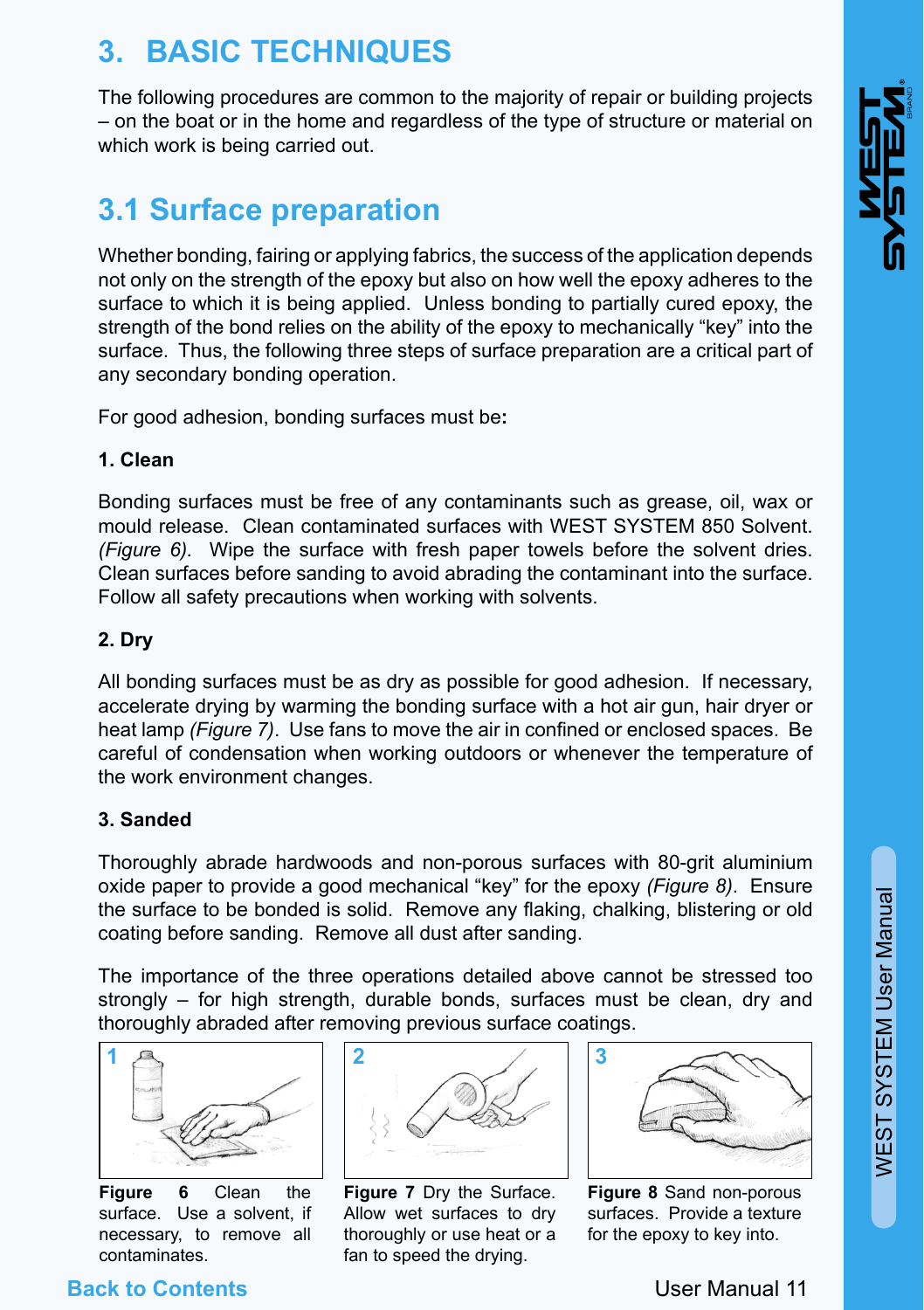## **Primary/Secondary bonding**

**Primary bonding** relies on chemical linking of adhesive layers such as the wet lay-up of fibreglass laminate in a mould. All the layers of adhesive cure together in a single fused layer. Epoxy applied over partially cured epoxy will chemically link with it to form a primary bond. The ability to chemically link diminishes as the previous layer of epoxy cures and the bond becomes a secondary bond.

**Secondary bonding** requires a mechanical, rather than chemical linking of an adhesive to a material or cured epoxy surface. The adhesive must "key" into pores or scratches in the surface - a microscopic version of a dovetail joint. Correct surface preparation provides a texture that will help link the cured epoxy to the surface

## **Special preparation for various materials**

**Cured epoxy - Amine blush** can appear as a wax like film on cured epoxy surfaces. It is a by-product of the curing process and is more noticeable in cool, moist conditions. Amine blush can clog sandpaper and inhibit subsequent bonding but it is water soluble and can easily be removed. It is not unreasonable to assume it has formed on any cured epoxy surface.

To remove the blush, thoroughly wash the surface with clean water and an abrasive pad. Dry the surface with fresh paper towels to remove the dissolved blush before it dries on the surface. Sand any remaining glossy areas with 80-grit sandpaper and clean.

Wet-sanding will also remove the amine blush. If a release fabric (peel ply) is applied over the surface of fresh epoxy, amine blush will be removed when the release fabric is peeled from the cured epoxy and no additional sanding is required.

Epoxy surfaces that are still tacky i.e. **not fully cured**, may be bonded to or coated with epoxy **without washing or sanding.** Before applying coatings other than epoxy (paints, bottom paints, varnishes, gelcoats, etc.), allow epoxy surfaces to cure fully, then wash, sand, clean and **follow coating manufacturer's instructions.**

#### **Removing epoxy**

**Removing uncured or noncuring epoxy**. Scrape as much material as possible from the surface using a stiff metal or plastic scraper - warm the epoxy to lower its viscosity. Clean the residue with WEST SYSTEM 850 Cleaning Solvent. (Follow safety warnings on solvents and provide adequate ventilation). Allow solvents to dry before recoating. After recoating wood surfaces with epoxy, brush the wet epoxy (in the direction of the grain) with a wire brush to improve adhesion.

**Removing fibreglass cloth applied with epoxy**. Use a heat gun to warm and soften the epoxy. Begin in a small area near a corner or edge. Apply heat until a putty knife or chisel can be slipped under the cloth (about 50°C). Grab the edge with a pair of pliers and slowly pull up the cloth while heating just ahead of the separation. On large areas, use a utility knife to score/cut the glass and remove in narrower strips. Resulting surface texture may be coated or remaining epoxy may be removed as follows.

**Removing cured epoxy coating.** Use a heat gun to soften the epoxy (about 50°C). Heat a small area and use a paint or cabinet scraper to remove the bulk of the coating. Sand the surface to remove the remaining material. Provide ventilation when heating epoxy.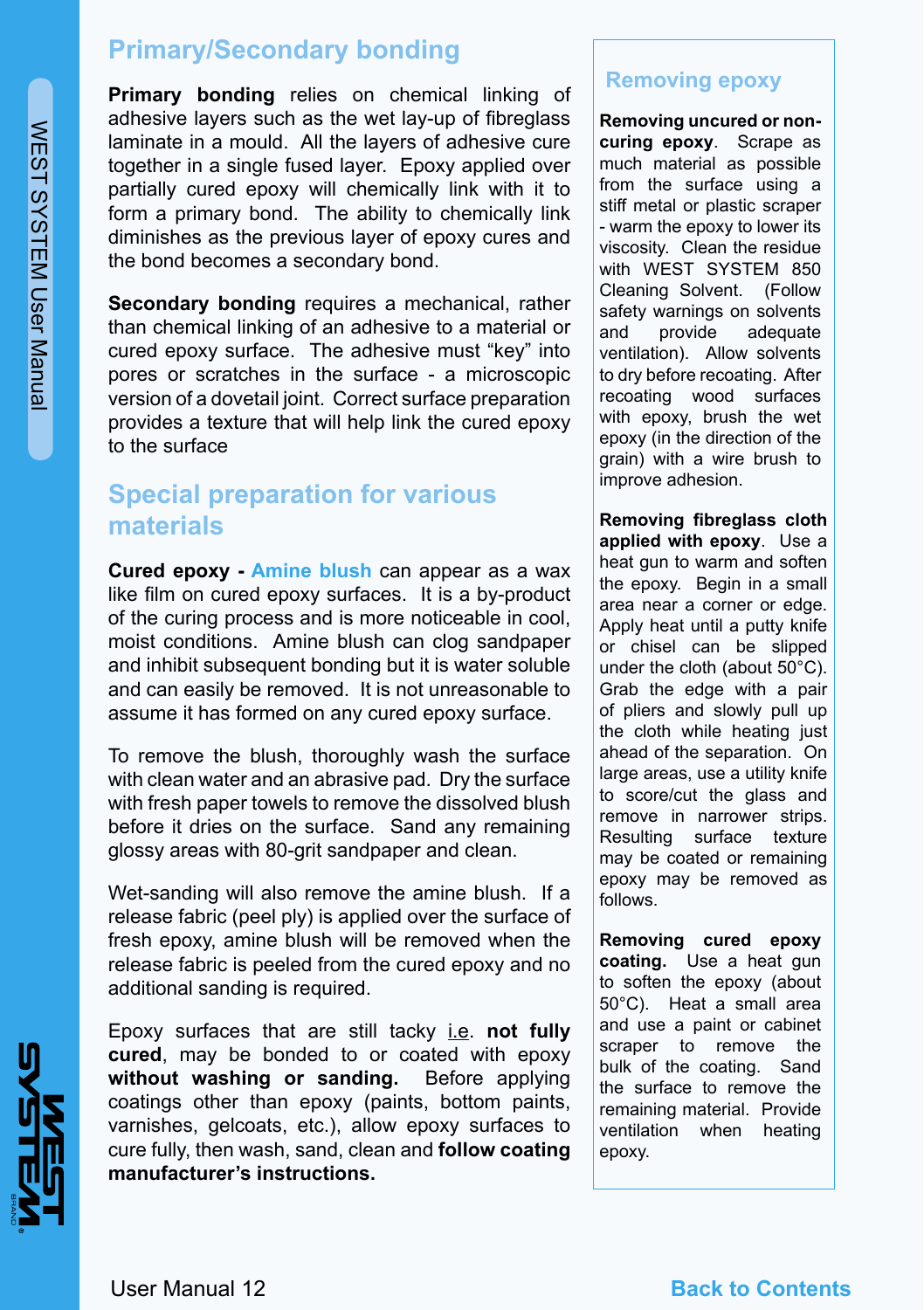**Hardwoods -** Thoroughly abrade with 80-grit paper and remove dust before coating.

**Teak/oily woods -** Wipe the surface with WEST SYSTEM 850 solvent or pure acetone and when the solvent has evaporated, abrade with 80-grit paper. Clean the sanding dust away and then wipe the abraded surface with solvent – the solvent dries the oil at the surface and allows the epoxy to penetrate. Ensure the solvent has evaporated before coating but apply the epoxy within 15 minutes of the solvent wipe.

**Porous woods -** No special preparation needed but it is advisable to abrade with a medium grit paper to open pores. Remove dust.

**Metals -** Metals must have all previous surface pre-treatments and contaminants e.g. rust removed, taking the surface back to the bare metal by thoroughly degreasing then abrading with a coarse paper such as 80-grit or grit blasting and then degreasing again. The use of an adhesion promoter is advised on non-ferrous metal substrates. Given below is the preparation for the more common metals used in boat building:

**Mild Steel -** Degrease and then thoroughly abrade (ideally, grit blast), removing all contamination to expose bright metal. Apply epoxy as soon as possible and certainly within 4 hours after surface has been prepared.

**Stainless Steel -** Degrease and then thoroughly abrade (ideally, grit blast), removing all contamination and the stainless coating to expose bright metal. Apply epoxy as soon as possible and certainly within 4 hours after surface has been prepared.

**Aluminium -** Non-anodised material must be degreased and either thoroughly abraded or chemically etched, (sulphuric acid/sodium dichromate solution or branded aluminium etch compound).

**Anodised aluminium and anodised aluminium alloys -** must be bonded as quickly as possible after degreasing and abrading and certainly within 30 minutes.

**Hard anodised aluminium alloy -** must be stripped by abrasive blasting or by etching in sulphuric acid/sodium dichromate solution or branded aluminium etch compound. Unstripped metal is not suitable for bonding.

**Polyester/GRP -** Remove contamination with WEST SYSTEM 850 Solvent. Thoroughly abrade with 80-grit paper to a dull finish and remove dust.

**Ferrocement - Remove all previous paints and coatings by wet sand blasting - this** is less aggressive than using dry sand and should not damage the sound surface. If after blasting, laitance is visible on the surface or rust from the reinforcing wires can be seen, then it is necessary to wash with dilute solution of hydrochloric acid - this should be fresh water with a 4% to 5% addition of hydrochloric acid. Wash thoroughly with water and allow to dry completely before coating.

**Concrete -** Remove all previous coatings and abrade with a stiff wire brush. Remove all dust and debris before coating.

#### **Back to Contents**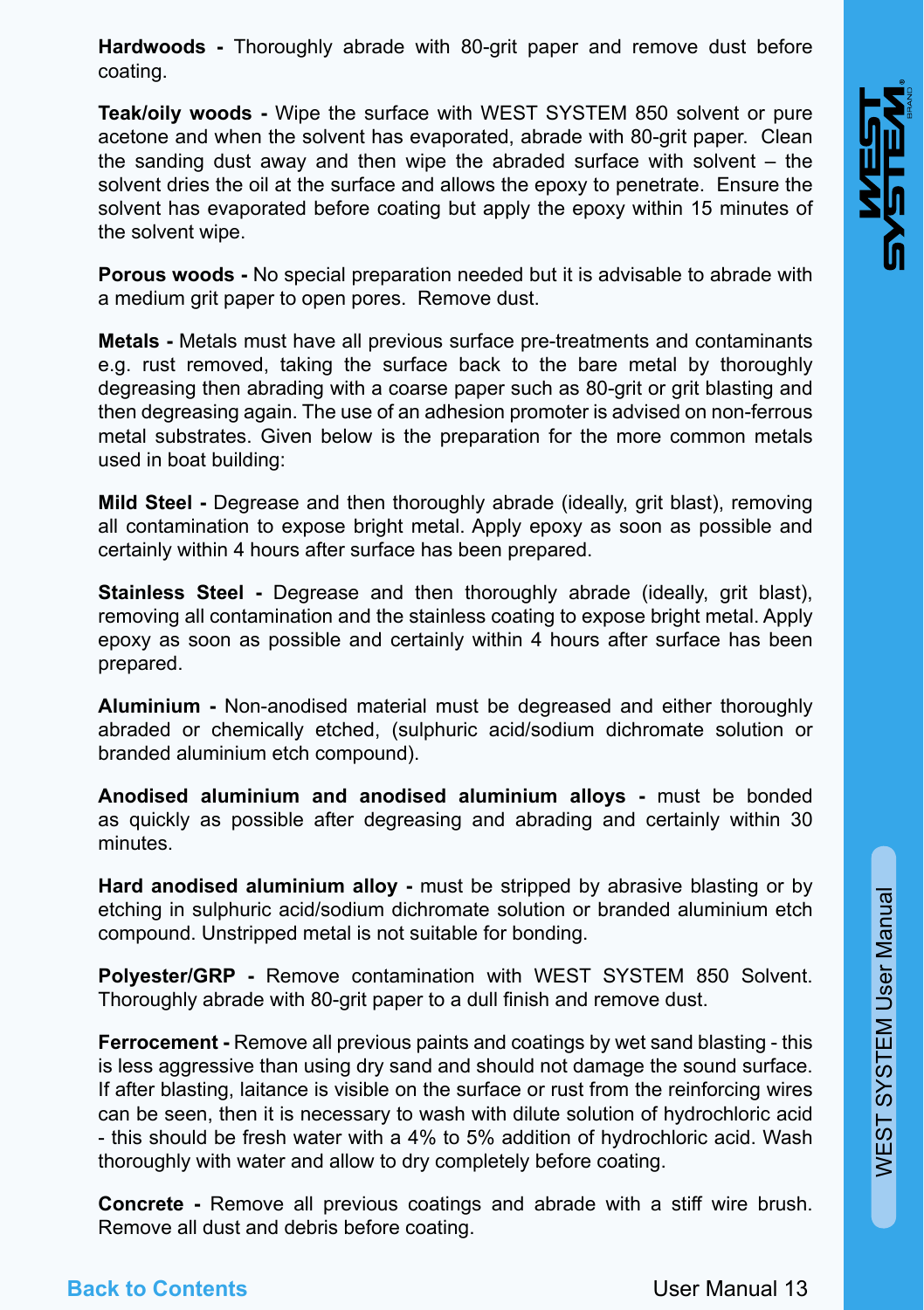# **3.2 Bonding (gluing)**

This section refers to two types of structural bonding. Two step bonding is the preferred method for most situations because it promotes maximum epoxy penetration into the bonding surface and prevents resin starved joints. Single step bonding is occasionally used when joints have minimal loads and excess absorption into porous surfaces is not a problem. In both cases, to achieve the ultimate bond strength, work the epoxy into the surface with a roller or brush.

Before mixing epoxy, ensure all parts to be bonded fit properly and that surface preparation has been completed. *(See surface preparation section 3.1 page 11*). Gather all clamps and tools necessary for the operation and cover any areas that need protection from spills.

## **Two-step bonding**

**1.** Apply a resin/hardener mix to the surfaces to be joined *(Figure 9).* This is called "wetting-out" or "priming" the bonding surfaces. The epoxy is applied with a disposable brush in small or tight areas: wet-out larger areas with a foam roller or by spreading the resin/hardener mix evenly over the surface with a plastic squeegee/spreader. Proceed with step two immediately or any time before the wet-out coat becomes tack free.

#### **Bonding**

Joint strength - the ability to adequately transfer a load from one part to another - depends on the combined effects of three factors.

GLUE STRENGTH - Careful metering and thorough mixing will ensure the epoxy mixture cures to full strength.

SURFACE PREPARATION - For the best adhesion and load transfer, the surface must be corectly prepared.

JOINT AREA - The bonding or adhesive area of the joint must be adequate for the load on the joint. Increased overlap, scarf joints, fillets and reinforcing fibres across the joint can be used to increase bonding area.



**2.** Modify the resin/hardener mix by stirring in the appropriate filler until it becomes thick enough to bridge any gaps between the mating surfaces and to prevent "resin-starved" joints. Apply an even coat of the thickened epoxy to **one** of the bonding surfaces, sufficient so that a small amount will squeeze out when the surfaces are joined together *(Figure 10).*

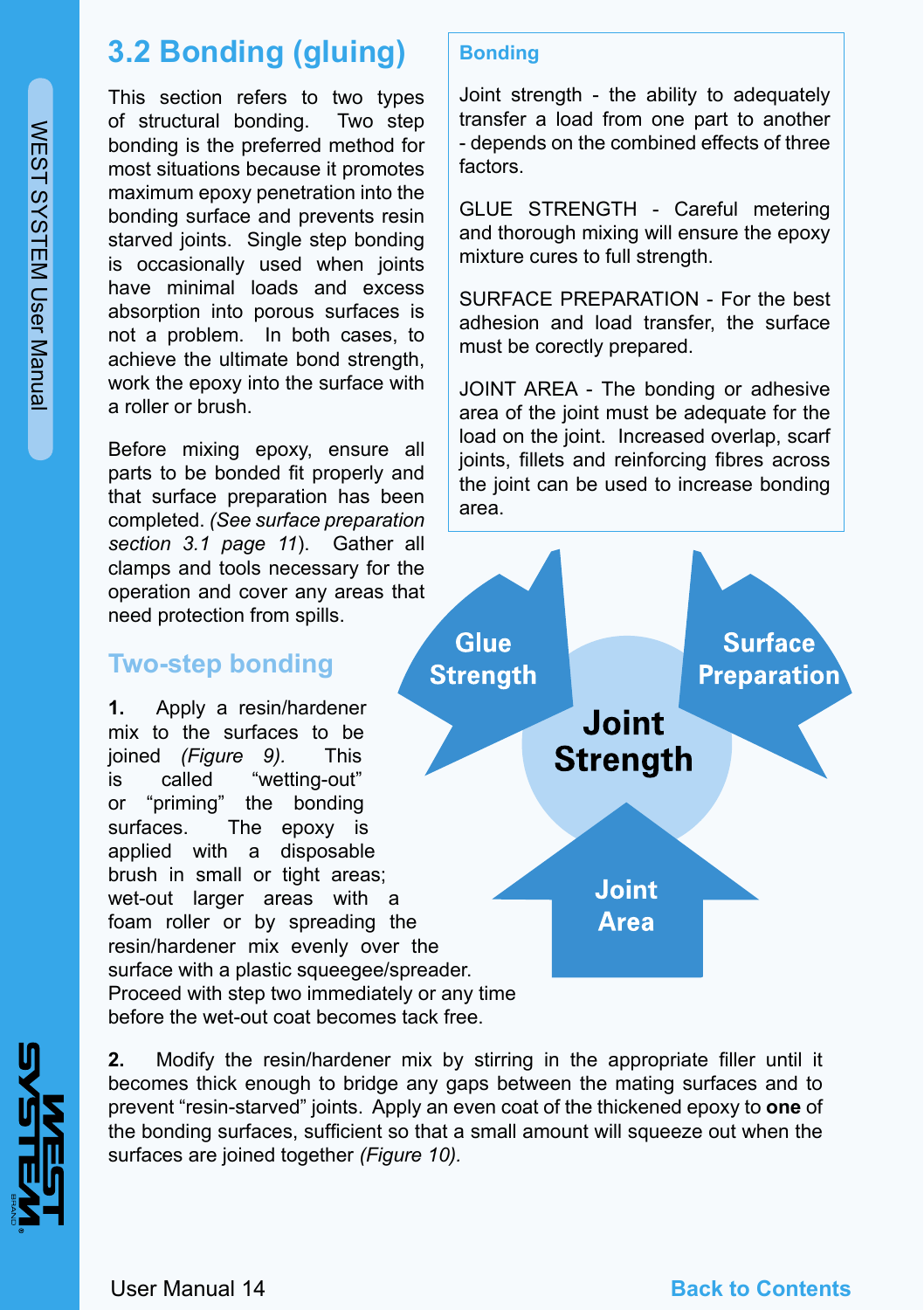WEST SYSTEM User Manual

WEST SYSTEM User Manual



**Figure 9** Apply resin/hardener mixture to the bonding surfaces.



**Figure 10** Apply thickened epoxy to one of the bonding surfaces.

As already stated, the thickened epoxy can be applied immediately over the wet out surface or any time before the epoxy becomes tack free. For most small bonding operations, add the filler to the resin/hardener mix remaining in the batch that was used for the wet-out. Mix enough resin/hardener for both steps. Add the filler quickly after the surface is wet out and allow for a shorter working life of the mix.

**3.** Clamp components. Attach clamps as necessary to hold the components in place. Use only enough clamping pressure to squeeze a small amount of the thickened mix from the joint, indicating that the epoxy is making good contact with both mating surfaces *(Figure 11)*. Do not squeeze all the thickened mix from the joint by using too much clamping pressure.

**4.** Remove or shape excess adhesive that squeezes out of the joint as soon as the joint is secured with clamps. A WEST SYSTEM 804 mixing stick with one end sanded to a chisel edge is an ideal tool for removing the excess *(Figure 12)*. Allow to cure thoroughly before removing clamps.



**Figure 11** Clamp components in place before the epoxy gels.



**Figure 12** Remove or shape excess epoxy that squeezes out of the joint.

## **Single-step bonding**

Single-step bonding is applying a thickened epoxy mix containing 403 Microfibres directly to both bonding surfaces without first wetting out the surfaces with a resin/ hardener mix. However, it is strongly recommended that the epoxy is thickened no more than is necessary to bridge gaps in the joint (the thinner the mix, the more it can penetrate the surface) and this method is not used for highly-loaded joints or for bonding either end grain or other porous surfaces.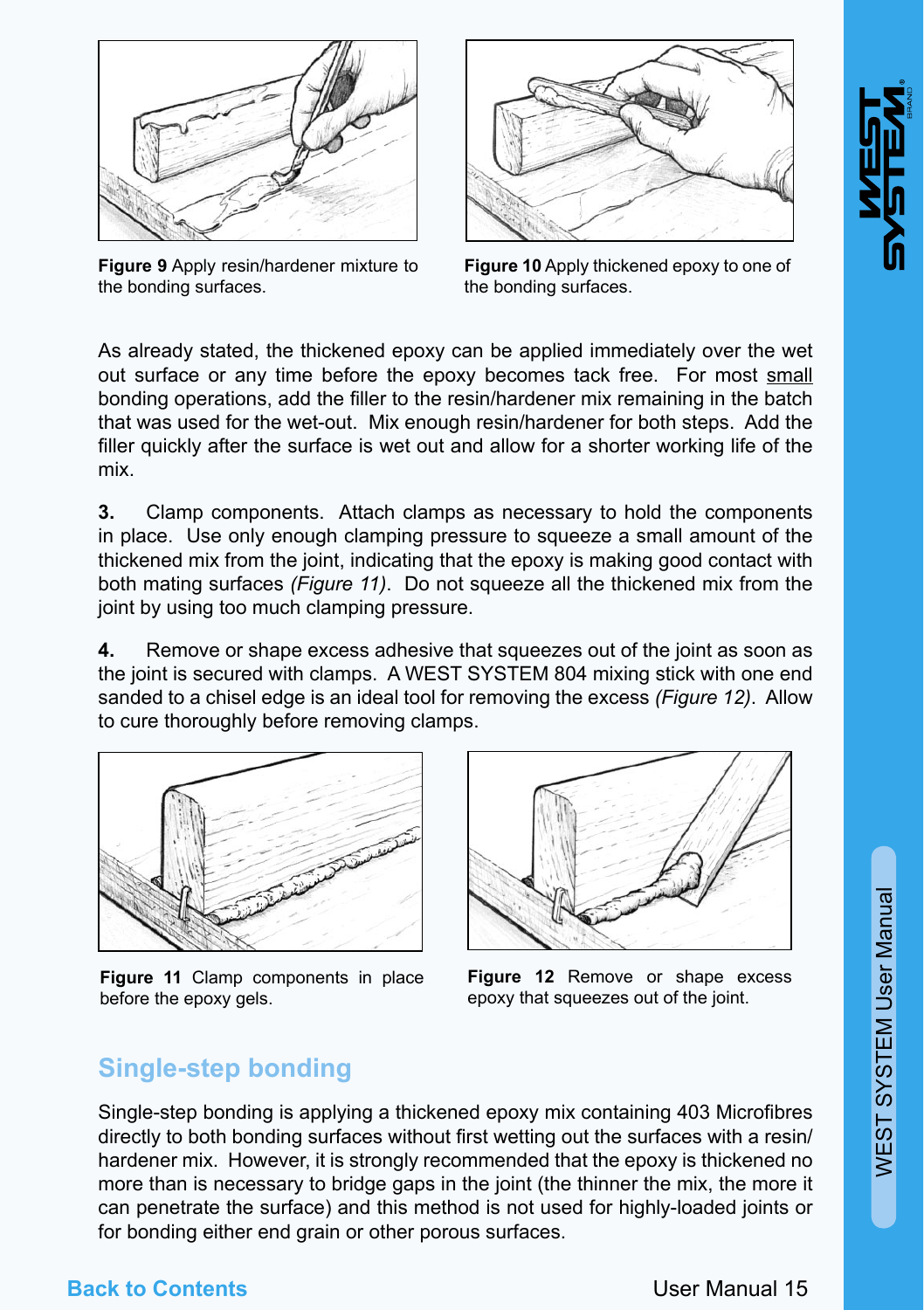# **3.3 Bonding with fillets**

A fillet is a cove-shaped application of thickened epoxy that bridges an inside corner joint. It is an excellent technique for bonding components because the surface area of the bond is increased and serves as a structural brace. All joints that will be covered with glasscloth will require a fillet to support the cloth at the inside corner of the joint.

The procedure for bonding with fillets is the same as normal bonding but, instead of removing the squeezed-out thickened epoxy after the components are clamped in position, the epoxy/filler blend is shaped into a fillet. For larger fillets, as soon as the bonding operation is complete and before the squeezed-out epoxy becomes tack free, add more thickened mix to the joint and shape into a fillet.

**1.** Bond components as described above.

**2.** Shape and smooth the squeezed-out thickened epoxy into a fillet by drawing a rounded filleting tool (a mixing stick is ideal) along the joint, dragging excess material ahead of the tool and leaving a smooth cove-shaped fillet bordered on each side by a clean margin. Some excess filleting material will remain outside the margin *(Figure 13*) which can be used to refill any voids. Smooth the fillet until you are satisfied with the appearance. A mixing stick will leave a fillet with about a 10mm radius. For larger fillets, an 808 Plastic Squeegee is recommended, cut to shape or bent to the desired radius.



**Figure 13** Shape and smooth the fillet.

Apply additional thickened epoxy to fill voids or make larger fillets. Add sufficient mix along the joint line with the rounded mixing stick to create the desired size of fillet. For longer or multiple fillets, empty caulking gun cartridges or disposable cake decorating bags can be used. Cut the plastic tip to lay a bead of thickened epoxy large enough for the desired fillet size. Heavy duty, sealable food storage bags with one corner cut off may also be used.

**3.** Clean up the remaining excess material outside the margin by using a mixing stick or a putty knife *(Figure 14)*. Glasscloth or tape may be applied over the fillet area before the fillet has cured (or after the fillet is cured and sanded).



**Figure 14** Clean up the excess epoxy outside the fillet margin.

WEST SYSTEM User Manual

**WEST SYSTEM User Manual** 

User Manual 16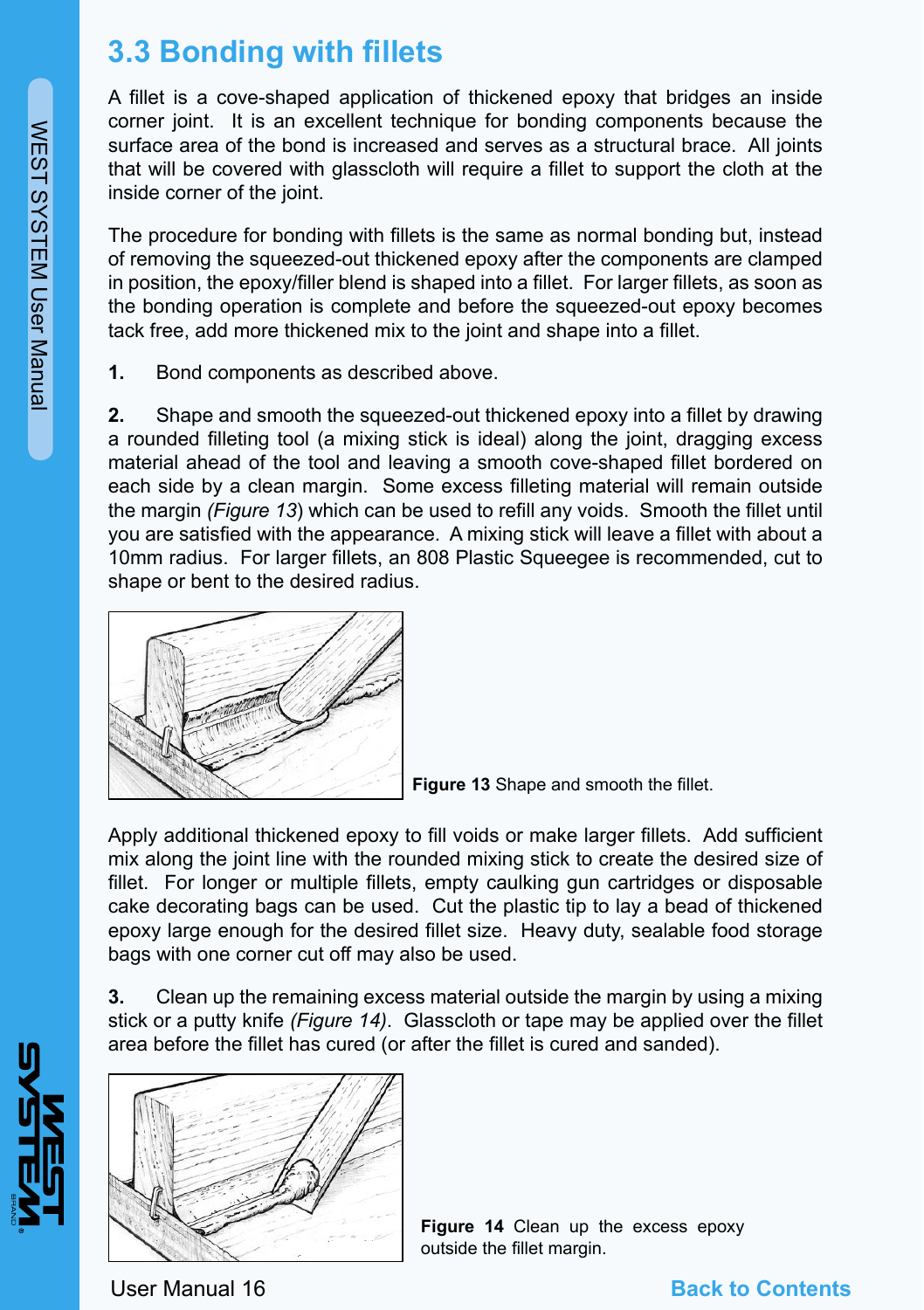**4.** When the fillet has fully cured, sand smooth with 80-grit sandpaper. Wipe the surface clean of dust and apply two or three coats of resin/hardener over the entire fillet area before final finishing.

# **3.4 Bonding fasteners and hardware**

Installing screws and other threaded fasteners with WEST SYSTEM epoxy dramatically improves the load carrying capacity of the fastener by spreading the load into a greater area of the substrate. There are several methods of hardware bonding dependent upon the loads carried by the hardware.

## **Basic fastener bonding**

For improved pullout strength and eliminating moisture ingress, the easiest method is to simply wet out stripped fastener holes and new pilot holes before installing the screws. Epoxy penetrates the fibre around the hole, effectively increasing the fastener diameter.

**1.** Wet out a standard-size pilot hole and work the resin/hardener mix into the hole with a pipe cleaner or syringe *(Figure 15)*. Thicken a second coat of epoxy as necessary for stripped or oversized holes.



**Figure 15** Wet out a standard pilot hole and install the fastener.

**2.** Insert the fastener in the hole and allow the epoxy to cure.

## **Advanced fastener bonding**

For greater strength and stability, drill oversized holes to increase the exposed substrate area and the amount of epoxy around the fastener. If the fastener/ hardware can be clamped by other means, the oversized hole can be extended to the end of the fastener.

**1.** Drill oversized holes approximately  $\frac{2}{3}$  the depth of the fastener. *(Figure 16a)*.

**2.** Drill a normal sized pilot hole at the bottom of the oversized hole to the full length of the fastener. The normal sized pilot hole serves to hold or clamp the hardware in position until the epoxy cures.

**3.** Wet out the holes and the fastener with a resin/hardener mix. Allow the epoxy to thoroughly soak into the exposed end grain of the wood.

## **Back to Contents**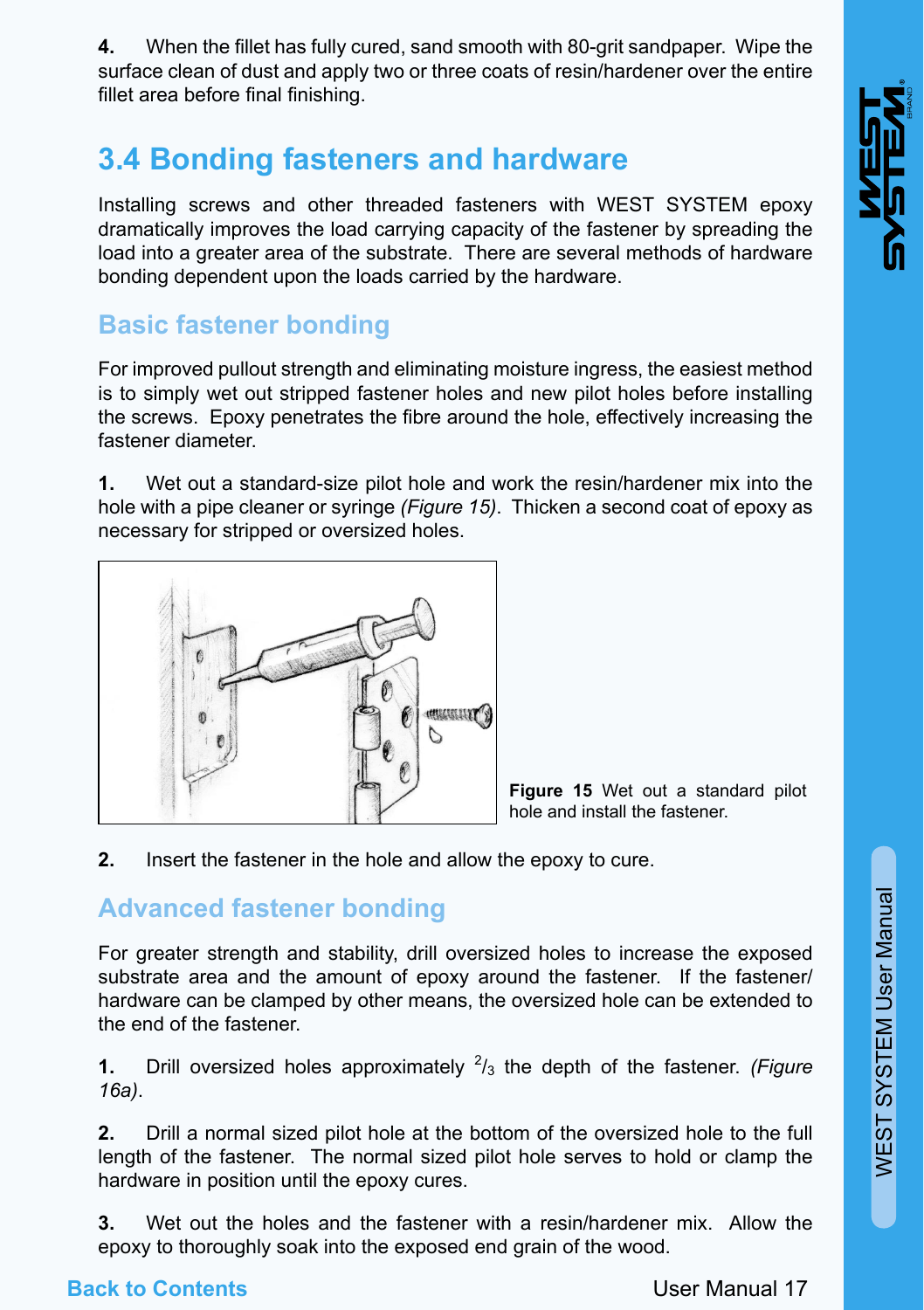

**4.** Fill the hole with thickened epoxy/adhesive filler. Use 404 High-Density (preferred), 406 Colloidal Silica or 403 Microfibres.

**5.** Install the fasteners with just enough force to hold the hardware in place. Allow the epoxy to cure thoroughly before applying load to the hardware *(Figure 16b)*.

## **Bonding hardware**

Bonding hardware goes much further than only bonding the fasteners. By bonding the hardware base to the surface, the hardware load capacity is significantly increased by providing a solid bearing surface for the hardware. It also seals the wood underneath and is a stronger, longer lasting attachment than bonding the fasteners only. It is especially useful to mount hardware on surfaces which are not level, curved or uneven.

**1.** Prepare the mounting surface and the hardware base for good adhesion *(see surface preparation page 11)*.

**2.** Wet out the oversized hole with epoxy. Allow the epoxy to soak into the exposed end grain of the wood (as with fastener bonding).

**3.** Coat the bottom contact surface of the hardware with unthickened epoxy. Wire brush or sand the wet epoxy into the surface with 50-grit sandpaper. Sanding the base, coated with epoxy, exposes the epoxy directly to fresh metal avoiding any oxidisation of the metal.

**4.** Inject a non-sagging epoxy/404 or 406 mix into the hole. Use sufficient mix to ensure there are no voids in the hole after inserting the fastener. Coat the bottom of the hardware and the fastener threads with thickened epoxy *(Figure 17)*.



**Figure 17** Coat the hardware bottom and the fastener threads with thickened epoxy.

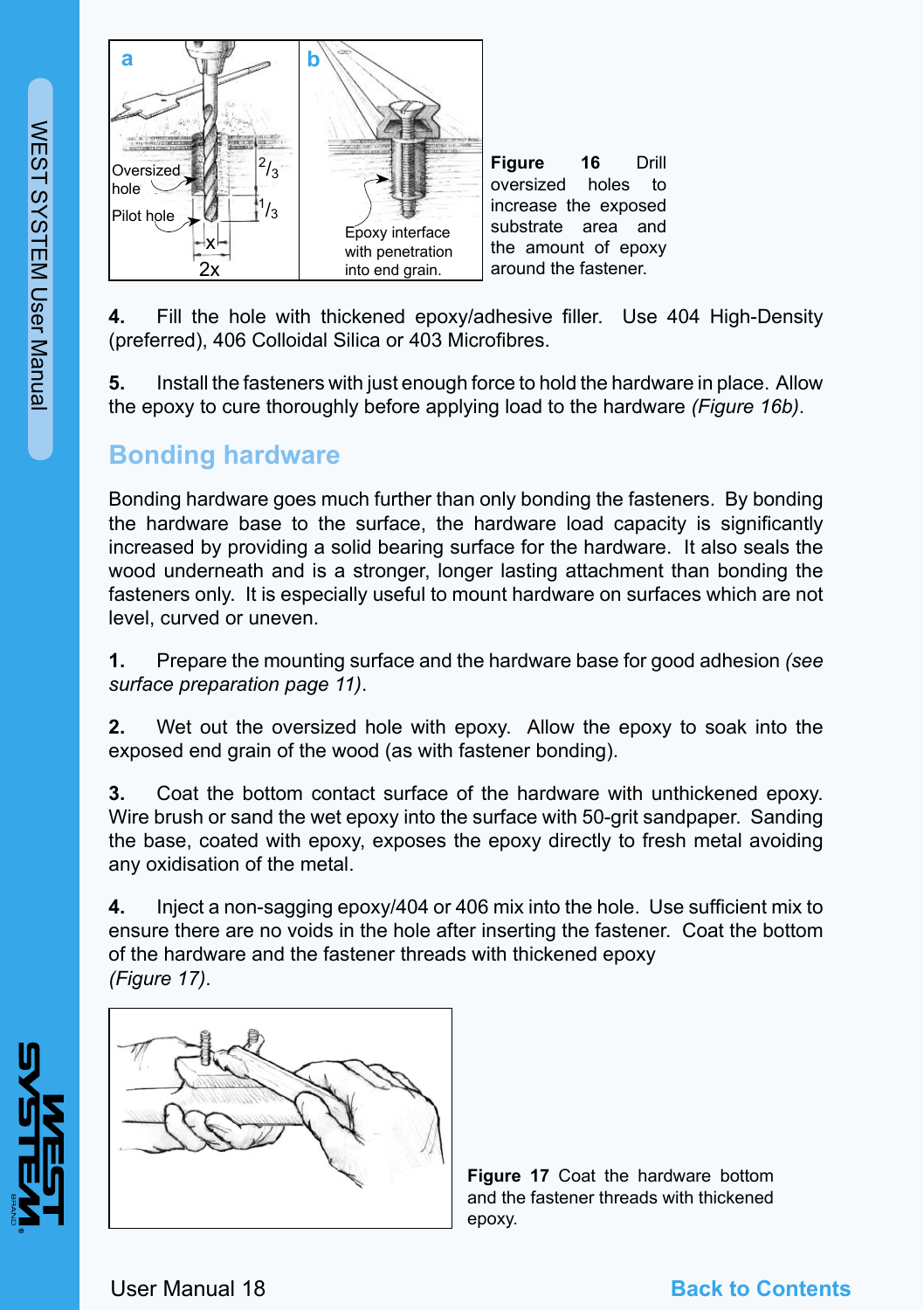**5.** Place the hardware in position. Insert and tighten fasteners until a small quantity of mix squeezes out of the joint *(Figure 18).*



**Figure 18** Tighten the fasteners until a small amount of epoxy squeezes from the joint.

**6.** Remove excess epoxy or shape into a fillet. Allow the epoxy to cure at least 24 hours at 15°C before applying load to the hardware. Allow more time in cool weather.

## **Casting a base**

Use thickened epoxy to cast a base under the hardware when mounting hardware to a curved or uneven surface or mounting hardware at an angle to the surface.

**1.** Prepare the fasteners, holes, substrate and base as described above.

**2.** Bond small blocks to the substrate to support the base at the desired height and position *(e.g., winch base, Figure 19"A")*.



**C Figure 19** Support the base in position with blocking - apply enough thickened epoxy to fill the void.

WEST SYSTEM User Manual

WEST SYSTEM User Manual

**3.** Apply enough thickened epoxy – non-sagging, peanut butter consistency to fill the volume below the required position of the hardware to a level marginally higher than the blocks. If the gap between the base and the surface is over 12mm fill the gap in two separate layers to avoid exotherm.

**4.** Place the hardware in position, resting on the blocks *(Figure 19"B")* and install the fasteners.

**5.** Smooth the excess epoxy into the desired fillet shape around the base *(Figure 19"C")*. Allow the epoxy to cure fully before loading. Protect exposed epoxy from UV. *(see finish coating page 29)*.

## **Back to Contents**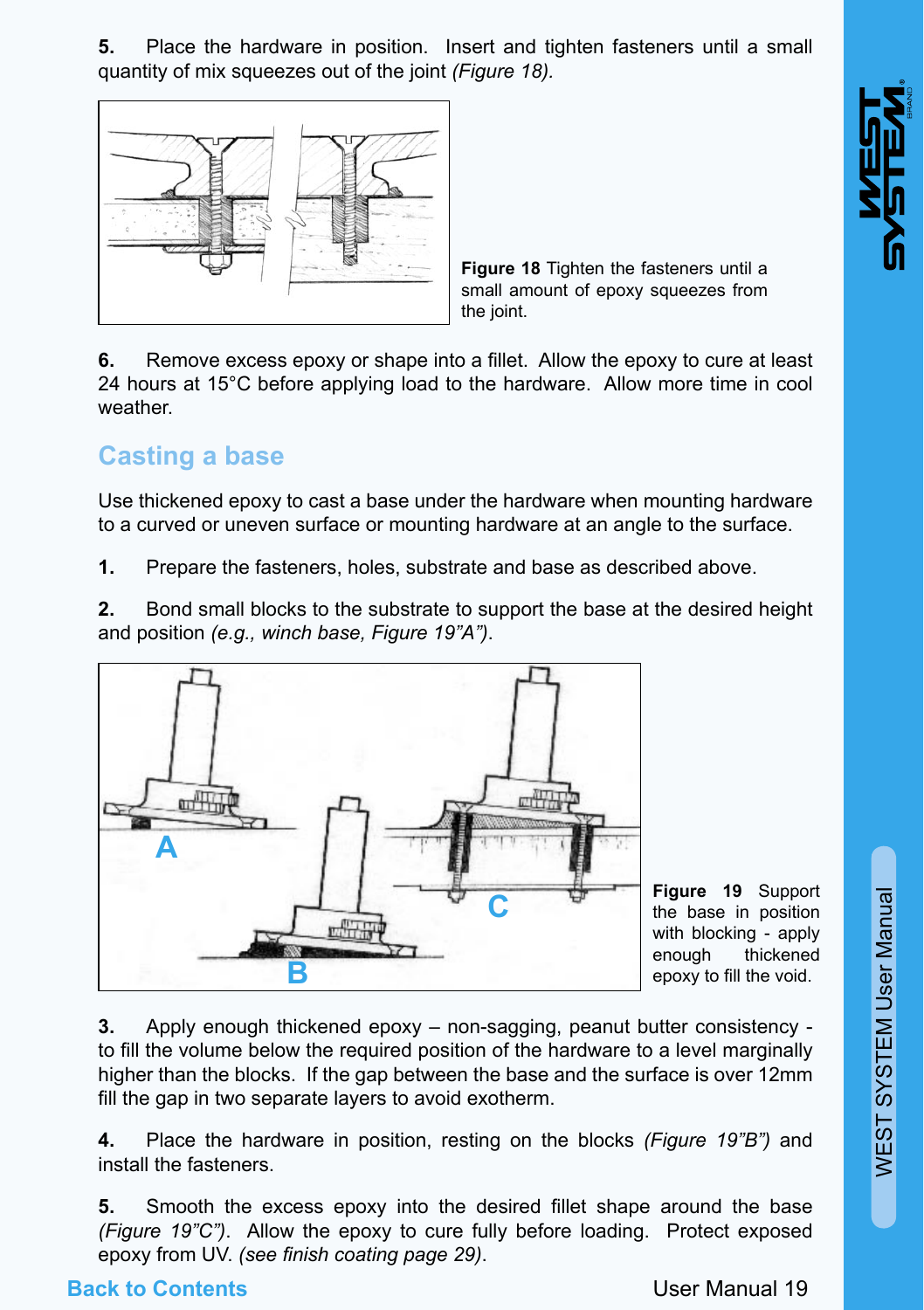## **Bonding studs**

Bond threaded rods or studs into the substrate (instead of bolts or screws) and attach the hardware with nuts. This variation is appropriate for many engine, motor or machine installations. Coat the base of the hardware with wax/mould release to make it removable. Although the hardware is not "bonded" to the substrate, the epoxy still provides a bearing surface that perfectly matches and supports the base of the hardware.

**1.** Prepare the studs/threaded rods by waxing the upper ends (above the surface) and cleaning the lower ends (below the surface).

**2.** Place a nut and washer on the studs, wet out the lower ends and push them into the epoxy filled holes. Allow the epoxy to cure thoroughly before attaching hardware and tightening the nuts *(Figure 20)*.



**Figure 20** Bond threaded rods or studs into the substrate as an alternative for easily removable hardware.

## **Removing fasteners**

If a fastener needs to be removed at a future date, coat the threads with wax or mould release (contaminating the surface sufficiently to prevent a good bond).

Remove a permanently bonded fastener by applying heat to the head of the fastener with a soldering iron or propane torch. Use a heat shield to protect the surrounding area. Heat will travel down the fastener, softening the epoxy with which it is in contact. At about 50/55°C the epoxy should soften enough to allow the fastener to be backed out. Allow more time for heat to travel along longer and/ or larger diameter fasteners.

# **3.5 Laminating**

The term "laminating" refers to the process of bonding together a number of relatively thin sheets, like plywood, veneers, fabrics or core material, to create a composite. A composite may be any number of layers of the same material or combinations of different materials. Methods of epoxy application and clamping will differ depending on the materials being laminated.

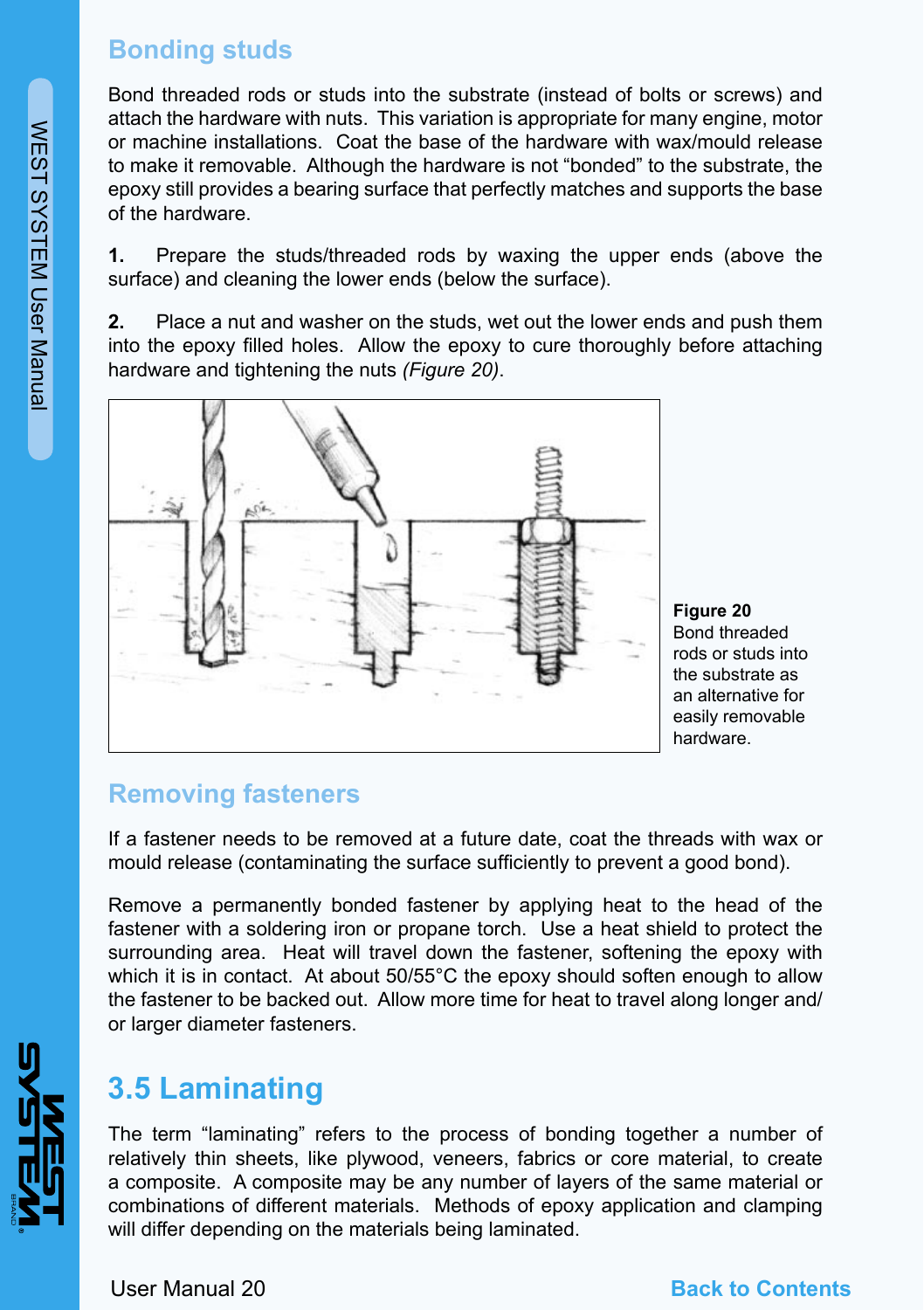A quick method to apply epoxy for laminating is to use a foam roller. An even faster method for large flat surfaces is to simply pour the resin/hardener mix onto the middle of the panel/veneer/ fabric and spread the epoxy evenly over the surface with a plastic spreader. Apply thickened mixes with an 809 Notched Spreader.

Using staples or screws is the most common method of clamping when there is a solid material on which to fasten. An even distribution of weights will suffice when laminating over a base that will not hold mechanical fixings, such as a foam or honeycomb core material.

Vacuum bagging is a specialized clamping method for laminating a wide range of materials. Using a vacuum pump and plastic sheeting, the atmosphere is used to apply perfectly even clamping pressure over all areas of a panel regardless of the size, shape or number of layers. For detailed information on vacuum bagging, refer to 002-150 Vacuum Bagging Techniques.

## **Clamping**

Any method of clamping is suitable to prevent movement between the parts being ioined. Methods of clamping include spring clamps, "C" clamps and adjustable bar clamps, rubber bands cut from inner tubes, packaging tape, applying weights, and vacuum bagging. When placing clamps near epoxy covered areas, use polyethylene sheeting or peel ply under the clamps so they do not inadvertently bond to the surface. Staples, nails or drywall screws are often used where conventional clamps are unsuitable. Any fasteners that need to remain should be of a non-corroding alloy such as bronze. In some cases, the thickened epoxy or gravity will hold parts in position without clamps.

# **3.6 Fairing**

Fairing refers to the filling and shaping of low or uneven areas so they blend with the surrounding surfaces and appear "fair" to the eye and touch. After major structural assembly has been completed, final fairing can be accomplished easily with WEST SYSTEM epoxy and low-density fillers.

**1.** Prepare the surface as detailed for bonding *(page 11)*. Sand smooth any bumps or ridges on the surface and remove all dust from the area to be faired.

**2.** Wet out porous surfaces with resin/hardener mix *(Figure 21)*.

**3.** Mix resin/hardener and 407 Low-Density or 410 Microlight™ filler to a peanut butter consistency. The thicker the mix, the easier it will be to sand when cured.



**Figure 21** Wet out porous surfaces before applying fairing compound.

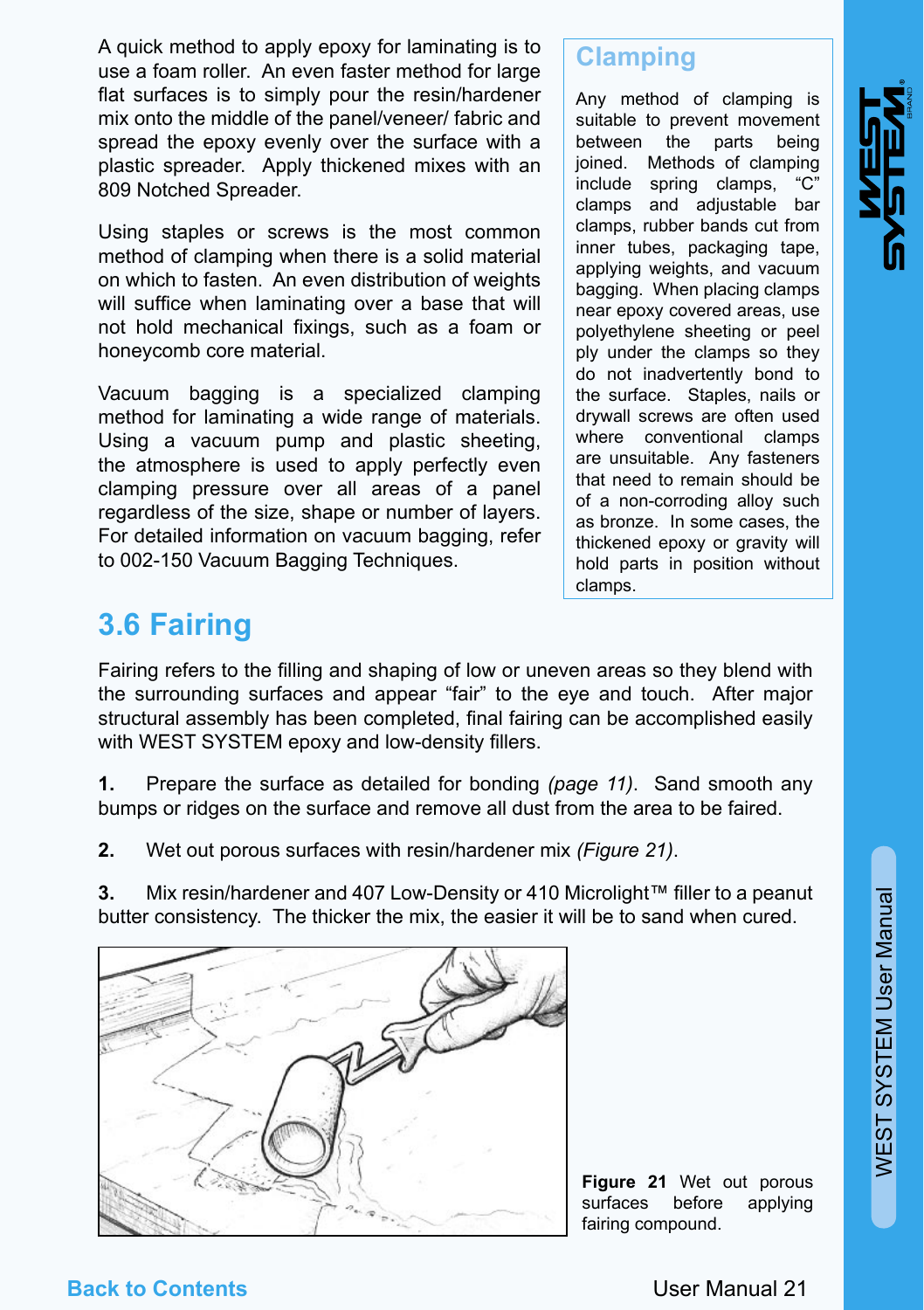**4.** Trowel the thickened epoxy mix onto the wetted surface with a plastic spreader, working it into all voids and depressions. Smooth the epoxy to the desired shape, leaving the mix slightly higher than the surrounding area *(Figure 22)*. Remove any excess thickened epoxy before it cures. If filling voids over 12mm deep, apply the fairing mix in several applications allowing each application to partially cure before proceeding and/or use 206 Slow Hardener or 209 Extra Slow Hardener, depending on temperature.

**Note:** On vertical and overhead surfaces, allow the wet-out coat to gel before applying the fairing compound which may sag or slide off the fresh wet-out coat. Apply the fairing compound while the wet-out coat is still tacky.



**Figure 22** Apply fairing compound to fill all voids and smooth to shape.

**5.** Allow the final application of thickened epoxy to cure thoroughly.

**6.** Sand the fairing material to blend with the surrounding contour *(Figure 23)*. Begin with 50-grit sandpaper if it is necessary to remove a lot of fairing material. Use 80-grit paper when close to the final contour.



**Figure 23** Sand cured fairing compound to desired contour.

**CAUTION!** Wear a dust mask when sanding cured epoxy. Remove the sanding dust and fill any remaining voids following the same procedure.

**7.** When satisfied with the fairness, apply two or three coats of resin/hardener mix to the area with a disposable brush or roller. Allow the final coat to cure thoroughly before final sanding and finishing.

# **3.7 Applying woven cloth and tape**

Glass cloth may be applied to surfaces by two methods to provide reinforcement and/or abrasion resistance. It is usually applied after fairing and shaping are completed and before the final coating operation. It is also applied in multiple layers i.e. laminated and in combination with other materials to build composite parts.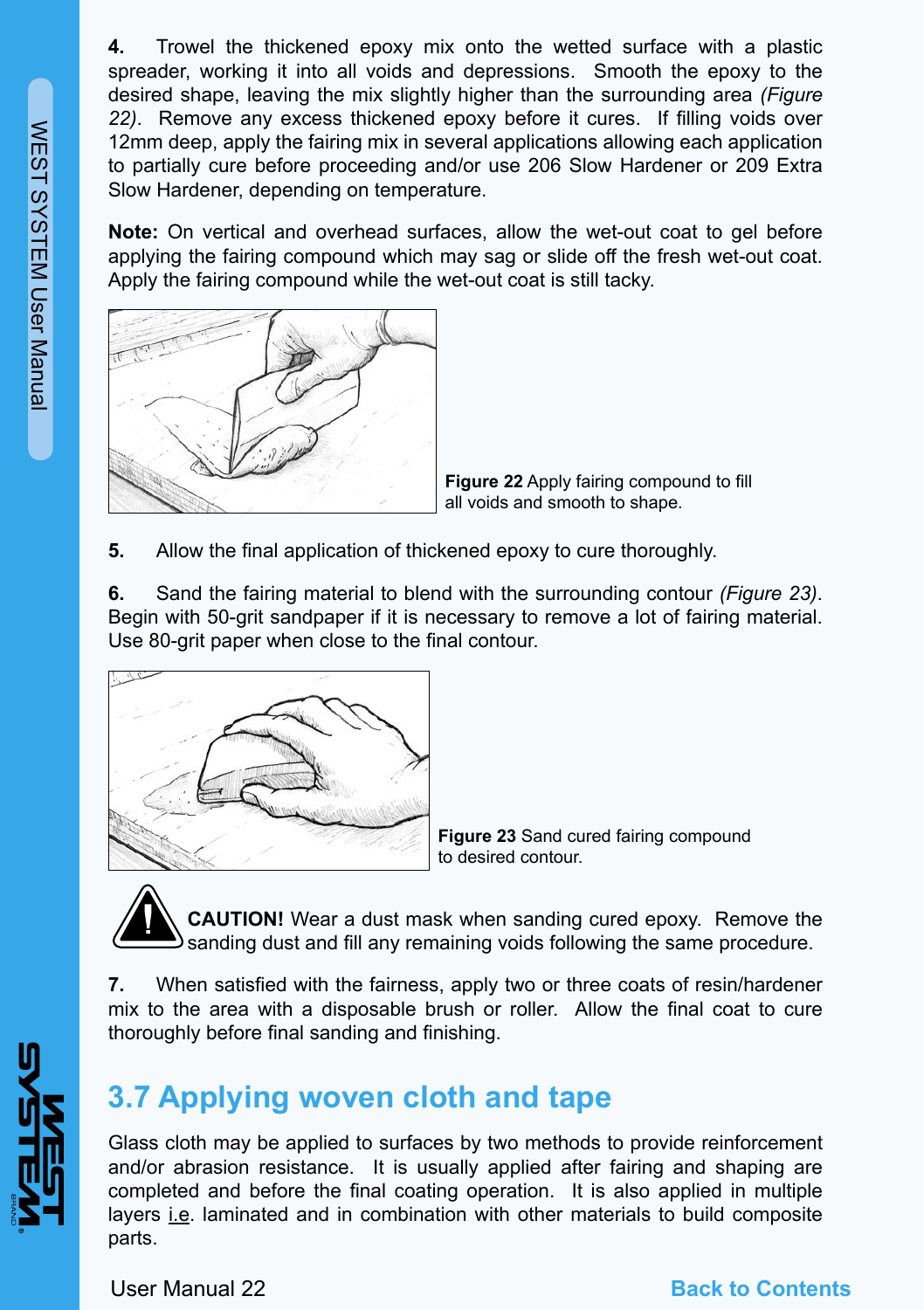The "wet" method refers to the cloth being applied to an epoxy-coated surface before the coating reaches final cure. The "dry" method is to apply the cloth over a dry surface and then impregnate the glass with epoxy. **The wet method is preferred whenever possible.**

## **Wet method**

By working with small quantities of epoxy, it is possible to work at a comfortable pace over quite large areas to be reinforced.

**1.** Prepare the surface for bonding as discussed in surface preparation (page 11).

**2.** Pre-fit and trim the cloth to size. Roll the cloth neatly so that it may be conveniently rolled back into position later.

**3.** Roll a heavy coat of epoxy on the surface.

**4.** Unroll the glass cloth into position over the wet epoxy. Surface tension will hold most cloths in position. (If applying the cloth vertically or overhead, it is possible to wait until the epoxy becomes a little tacky). Work out wrinkles by lifting the edge of the cloth and smoothing from the centre with a gloved hand or a squeegee/ spreader. If cutting a pleat or notch in the cloth, lay it flat on a curve or corner, make the cut with sharp scissors and temporarily overlap the edges.

**5.** Any areas of cloth which appear to be dry, (white in appearance) apply more epoxy with a foam roller.

## **Clear wood finishes (stripper canoes, etc.)**

An alternative wet out method is to lay the epoxy onto the fabric with a short bristled brush. Dip the brush in the epoxy and lay the epoxy onto the surface with a light even stroke. Do not force the epoxy into the cloth, which may trap air in the fabric and show through the clear finish. Apply enough epoxy to saturate the fabric and the wood below. After several minutes, lay on additional epoxy to dry (white) areas. If epoxy appears milky due to high humidity or overworking, warm the surface by passing a heat gun or hair dryer over the surface. Use low heat to avoid out-gassing. Be sure to use 207 Hardener for clear finishes.

**6.** Remove the excess epoxy with a squeegee *(Figure 24)*, using long overlapping strokes of uniform pressure. The object is to remove the excess epoxy that may allow the cloth to "float off" the surface but avoid creating dry spots by exerting too much pressure on the squeegee. Excess epoxy appears as a shiny area while a properly wet out surface appears evenly transparent with a smooth cloth texture. Subsequent coats of epoxy will fill the weave of the cloth.



**Figure 24** Squeegee away excess epoxy before it begins to gel.

**7.** Further layers of cloth may be applied immediately by repeating the steps above.

#### **Back to Contents**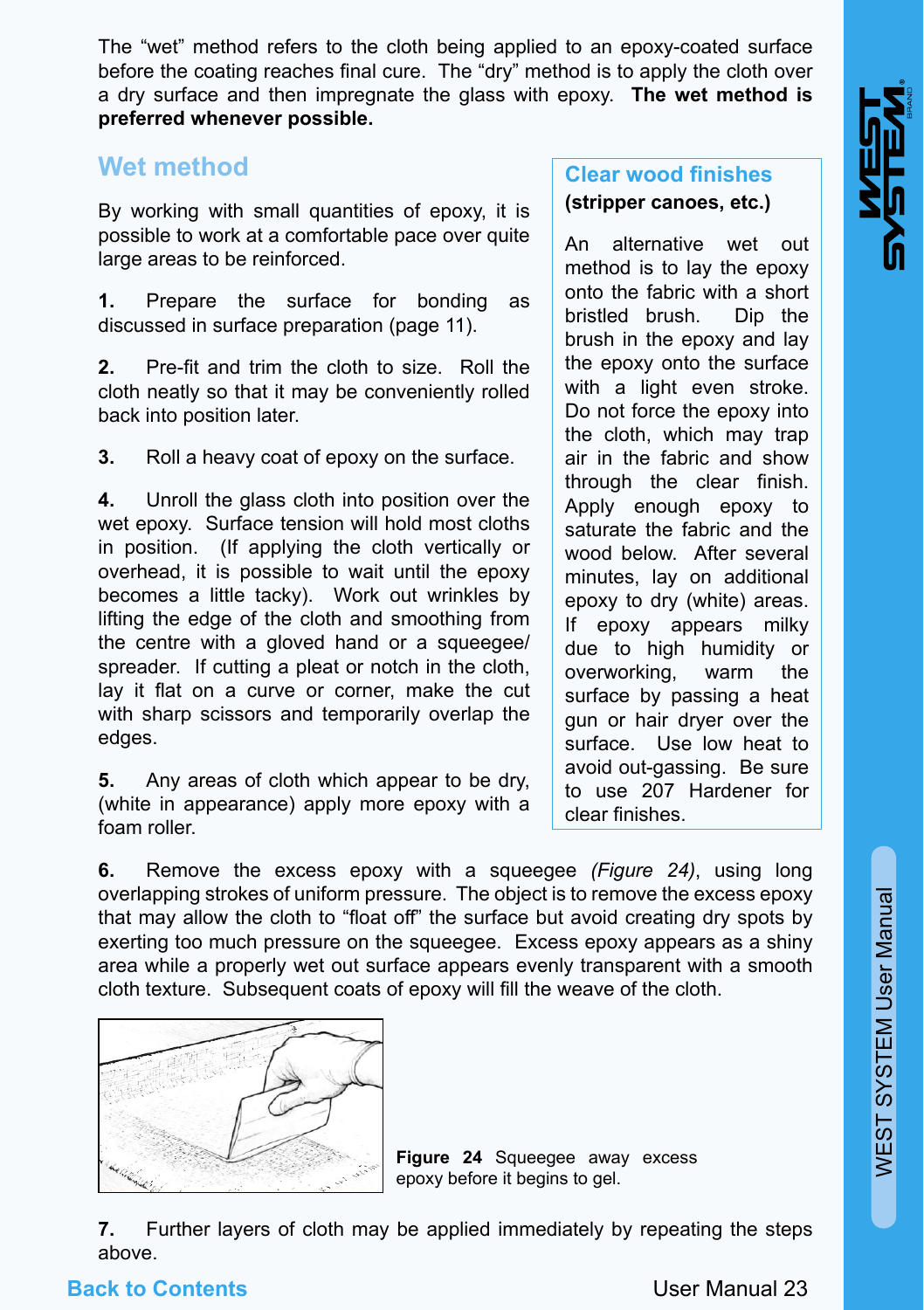

**Figure 25** Trim excess cloth after the epoxy gels but before it cures hard.

a) Place a metal straightedge on top of and midway between the two overlapped edges.

b) Cut through both layers of cloth with a sharp utility knife *(Figure 26)*, being very careful not to cut too deeply.



**Figure 26** Trim overlapped cloth after the epoxy gels.

c) Remove the top-most trimming and then lift the opposite cut edge to remove the overlapped trimming *(Figure 27)*.



**Figure 27** Remove the topmost trimming, lift the opposite cut edge to remove the overlapped trimming.

d) Re-wet the underside of the raised edge with epoxy and smooth into place.

The result should be a near perfect butt joint, eliminating double cloth thickness. However, a lapped joint is stronger than a butt joint, so if appearance is not important, it may be advisable to leave the overlap and fair in the unevenness after coating. Alternatively use WEST SYSTEM 743 tapered edge cloth to eliminate the need to butt join, contact Wessex Resins & Adhesives Limited or your local distributor for further information.

Any remaining irregularities or transitions between cloth and substrate can be faired by using an epoxy/filler fairing compound if the surface is to be painted. Any fairing completed after the final glass cloth layer should receive several additional coats of epoxy over the faired area.

User Manual 24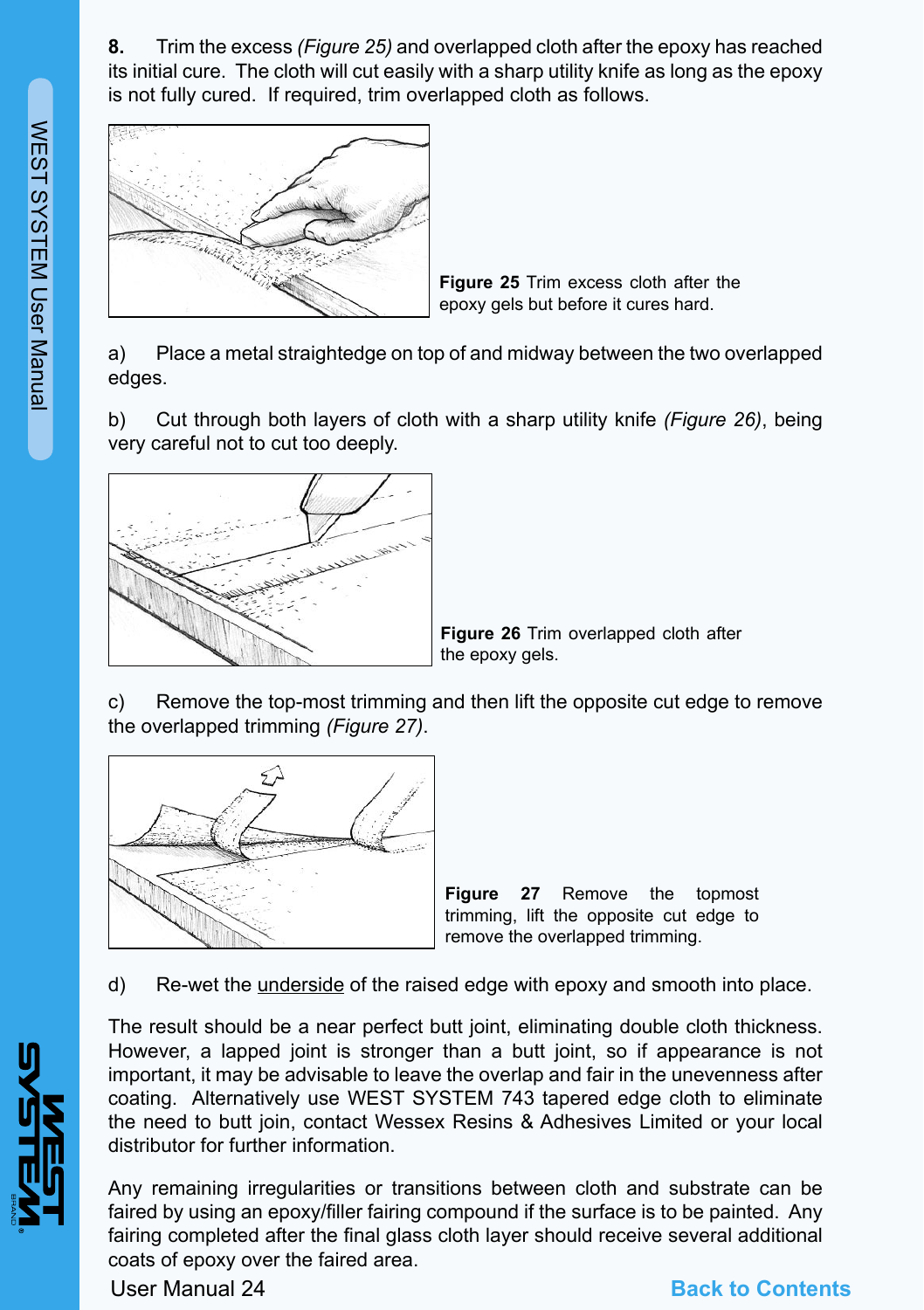**9.** Coat the surface to fill the weave before the wet-out becomes tack free (Figure 28). Follow the procedures for final coating in the next section. It will take two or three coats to completely fill the weave of the cloth and to allow for a final sanding that will not damage the cloth.



**Figure 28** Coat the surface to fill the weave before the wet-out becomes tack free.

## **Dry method**

**1.** Prepare the surface for bonding *(see surface preparation page 11)*.

**2.** Position the cloth over the surface and cut it 30 mm larger on all sides. If the surface area to be covered is larger than the cloth size, allow multiple pieces to overlap by approximately 5 mm. On sloped or vertical surfaces, hold the cloth in place with masking or duct tape, or with staples.

**3.** Mix a small quantity of epoxy (three or four pumps each of resin and hardener).

**4.** On horizontal surfaces, pour a small pool of resin/hardener near the centre of the cloth but it is essential to use a roller or brush for wetting cloth on vertical surfaces.

**5.** Spread the epoxy over the cloth surface with an 808 Plastic Squeegee. working the epoxy gently from the pool into the dry areas *(Figure 29)*. As the fabric is wet out it becomes transparent, indicating the cloth has absorbed sufficient epoxy. If applying cloth over a porous surface, ensure that sufficient epoxy is left to absorb into both the cloth and the surface below. Try to limit the amount of squeegeeing as excessive "work" on the wet surface produces minute air bubbles which are placed in suspension in the epoxy. This is especially important if a clear finish is required.



**Figure 29** Spread the epoxy over the cloth surface with a plastic speader.

**6.** Continue pouring and spreading (or rolling) small batches of epoxy from the centre towards the edges, smoothing wrinkles and positioning the cloth. Check for dry areas (especially over porous surfaces) and re-wet as necessary before proceeding to the next step. If cutting a pleat or notch in the cloth, lay it flat

## **Back to Contents**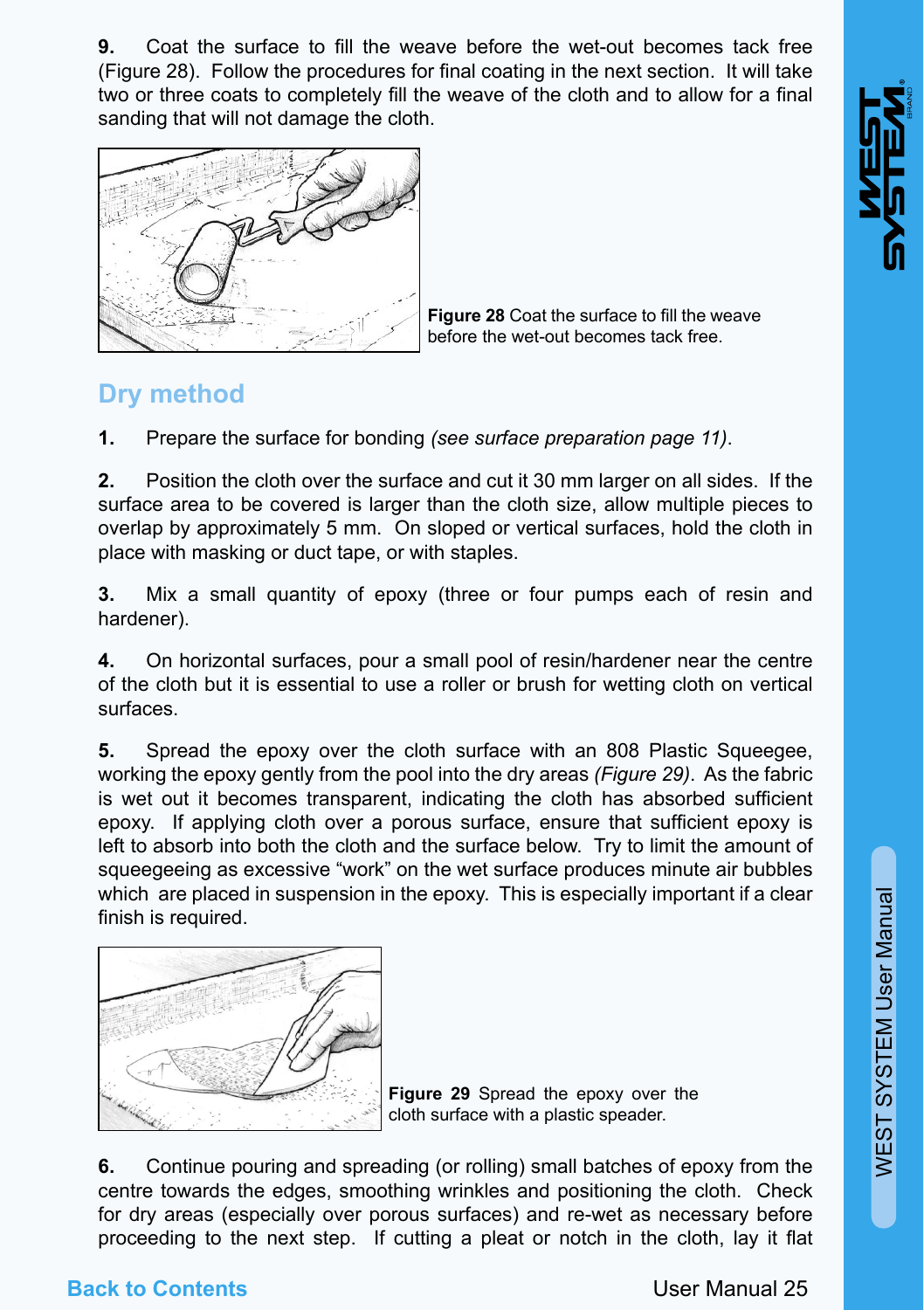on a compound curve or corner, make the cut with a pair of sharp scissors and temporarily overlap the edges.

**7.** Now refer to Steps 5, 6, 7, 8 and 9 detailed above in the "wet method" to complete the procedure.

# **3.8 Epoxy barrier coating**

The object of barrier coating is to build up an epoxy thickness that provides an effective moisture barrier and a smooth base for final finishing.

Apply a minimum of two coats of WEST SYSTEM epoxy for an effective moisture barrier. Apply three coats if sanding is to be carried out. Moisture protection will increase with additional coats and, in the case of osmosis repair and protection, six coats or about a thickness of 600 microns must be applied. Six coats, with 422 Barrier Coat Additive in the final five coats, provides maximum moisture protection. Additives or pigments should not be added to the first coat. **Do not add thinners or solvents to WEST SYSTEM epoxy.**

Disposable, thin urethane foam rollers, such as WEST SYSTEM 800 Roller Covers, allow greater control over film thickness, are less likely to cause the epoxy to exotherm and leave less stipple than thicker roller covers. Cut the covers into narrower widths to reach difficult areas or for long narrow surfaces like stringers. A paint brush can be used for smaller areas, if the bristles are stiff enough to spread the epoxy to an even film.

Complete all fairing and cloth application before beginning the final coating. Allow the temperature of porous surfaces to stabilise before coating otherwise, as the material warms up, air within the porous material may expand and pass from the material (out-gassing) through the coating and leave bubbles in the cured coating.

**1.** Prepare the surface for bonding *(see surface preparation page 11)*.

**2.** Mix only as much resin/hardener as can be applied during the open time of the mix. Pour the epoxy into a roller pan as soon as it is mixed thoroughly.

**3.** Load the roller with a moderate amount of the epoxy. Roll out the excess on the raised section of the roller pan to obtain a uniform coating on the roller.

**4.** Roll lightly and randomly over an area approximately 600mm x 600mm to transfer the epoxy evenly over the area *(Figure 30)*.



**Figure 30** Roll lightly and randomly over a small area. Spread the epoxy into a thin even film.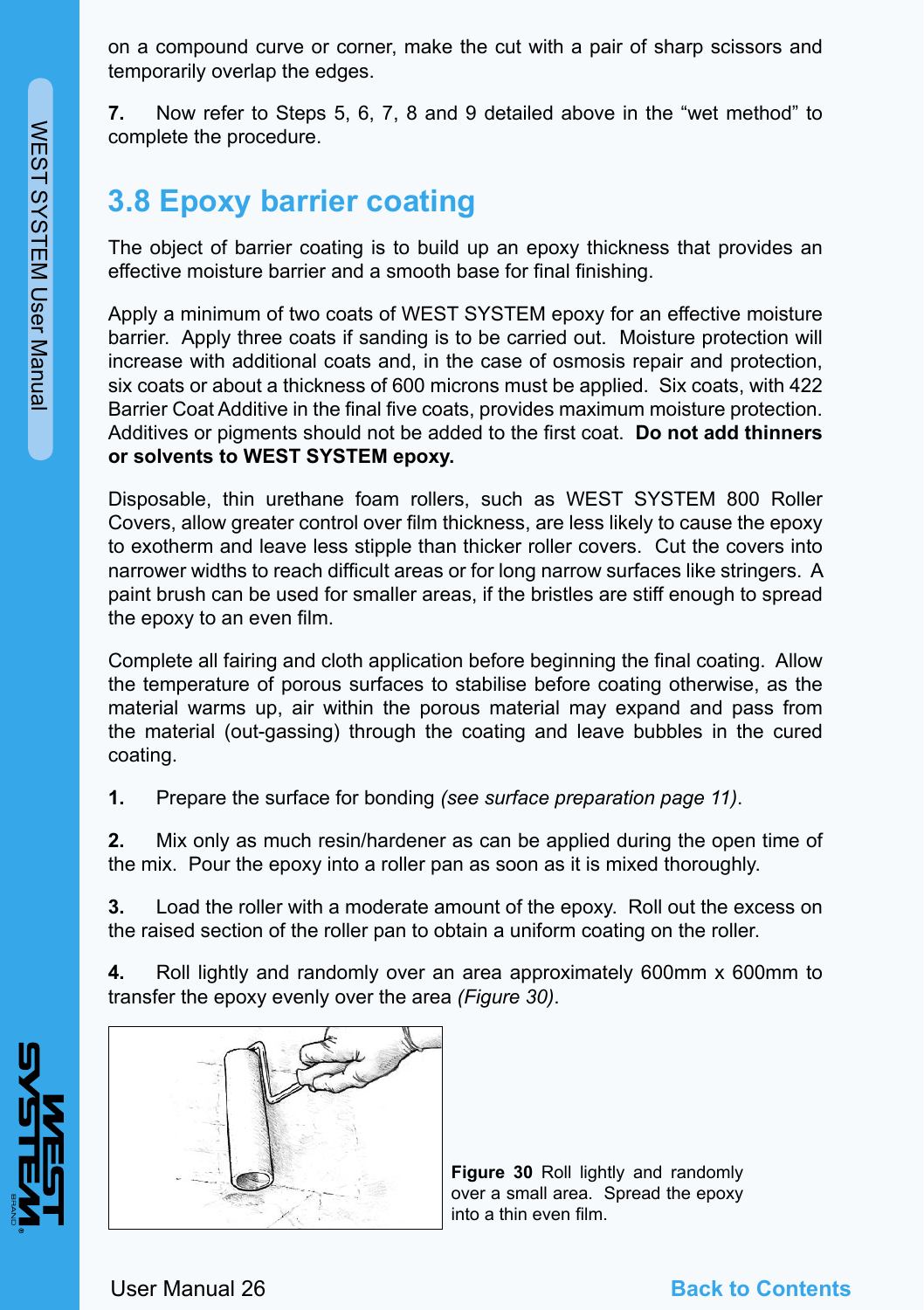**5.** As the roller dries out, increase pressure to spread the epoxy into a thin even film. Increase the coverage area if necessary to spread the film more thinly and evenly. **The thinner the film, the easier it is to keep it even and avoid runs or sags in each coat.**

**6.** Finish the area with long, light, even strokes to reduce roller marks. Overlap the previously coated area to blend both areas together.

**7.** Coat as many of these small working areas as possible with each batch. If a batch begins to thicken before it can be applied, discard it and mix a fresh, smaller batch.

**8. "**Tip off" the coating by dragging a foam roller brush lightly over the fresh epoxy in long, even, overlapping strokes after each batch is applied. Use enough pressure to smooth the stipple, but not enough to remove any of the coating *(Figure 31).* Alternate the direction in which each coat is tipped off, 1st coat vertical, 2nd coat horizontal, 3rd coat vertical, etc. A WEST SYSTEM 800 Roller Cover can be cut into segments to make an excellent "tipping" brush.



**Figure 31** Tip off the coating by dragging a foam roller brush lightly over the fresh epoxy.

#### **Recoating**

Apply second and subsequent coats of epoxy following the same procedures. Ensure the previous coat is still tacky, but has cured firmly enough to support the weight of the next coat. To avoid sanding between coats, apply all coats in the same day. *See Special Preparation - Cured epoxy on page 12*.

# **3.9 WEST SYSTEM Epoxy and Barrier Coating for Osmosis repair.**

Osmosis, otherwise known as gel-coat blistering, is a complex phenomenon. The technical issues and repair instructions are contained in our specialist manual **"Gelcoat Blisters, A guide to Osmosis repair".** It is essential to fully read, understand, and follow the instructions contained in it when considering a treatment. Any such treatments should only be carried out under the close supervision of a qualified Marine Surveyor or by an experienced boatyard or Contractor who has clear evidence of successful past treatments. Specialist yards or Contractors will have links with a qualified experienced surveyor and will usually obtain a full report prior to commencing a treatment. We stongly recommend that advice is sought from a qualified Marine Surveyor concerning a particular hull prior to the commencement of any treatment. Because of the variability of hull constructions and the complexity of the Osmosis phenomenon there can be no guarantee of a 100% success rate in treatments. Recurrence is always a possibility but by following these instructions we believe that the risks of recurrence will be minimised.

## **Back to Contents**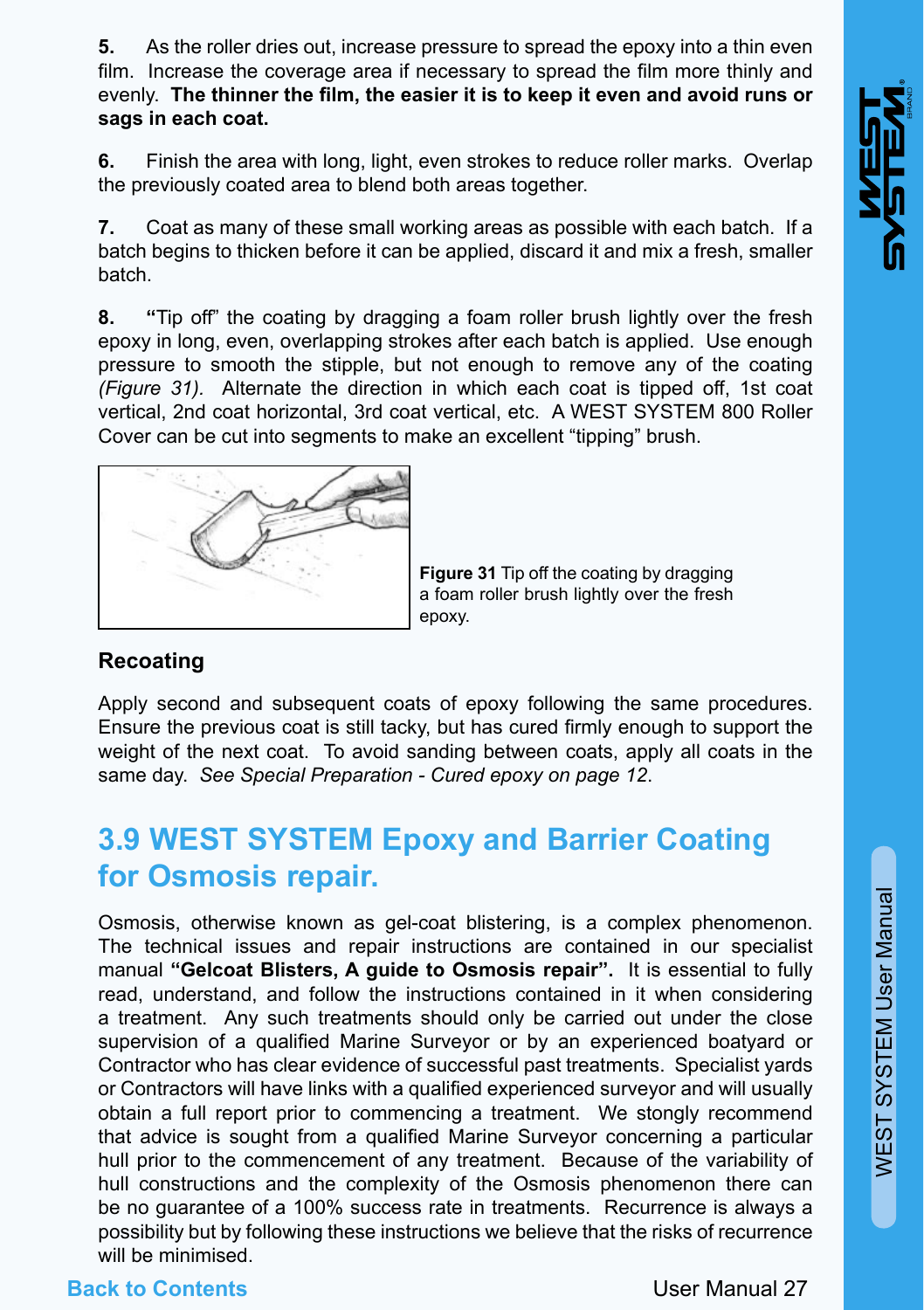# **3.10 Final surface preparation**

After the final coat has cured overnight, wash with clean water and abrade the surface to prepare for the final finish.

Correct finishing techniques will not only add beauty, but will also protect surfaces from ultraviolet light which will break down the epoxy over a long period of time. The most common methods of finishing are painting or varnishing. These coating systems protect the epoxy from ultraviolet light and require proper preparation of the surface before application.

Preparation for the final finish is just as important as it is for recoating with epoxy. The surface must be clean, dry and sanded and free of amine blush.

**1.** Allow the final epoxy coat to cure thoroughly.

**2.** Wash the surface with a Scotch-brite™ pad and water to remove the amine blush. Dry with paper towels.

**3.** Sand to a smooth finish *(Figure 32)*. If there are runs or sags, begin sanding with 80-grit paper to remove the highest areas. Sand until the surface feels and looks fair. Complete sanding with the appropriate grit for the type of coating to be applied - check coating instructions. Paint adhesion partly relies on the mechanical grip of the paint keying into the sanding scratches in the surface of the epoxy. If a high-build or filling primer is to be applied, 80-100 grit is usually sufficient. For primers and high-solids coatings, 120-180 grit may be adequate. Finishing with 180 grit paper is often recommended for coatings with high-gloss finishes. Grits finer than this may not provide enough "tooth" for good adhesion and may promote sags and runs. Always follow the paint manufacturer's recommendations for surface preparation. Wet sanding is preferred by many people because it reduces sanding dust and in addition, Steps 2 and 3 above become one operation.



**Figure 32** Sand to a smooth finish.

**4.** When satisfied with the texture and fairness of the surface, rinse the surface with fresh water which should flow evenly without beading or fisheyeing. If the rinse water forms into droplets or beads (a sign of contamination), wipe the area dry with a paper towel, then wet sand again until all water droplets are eliminated. *(Figure 33).*

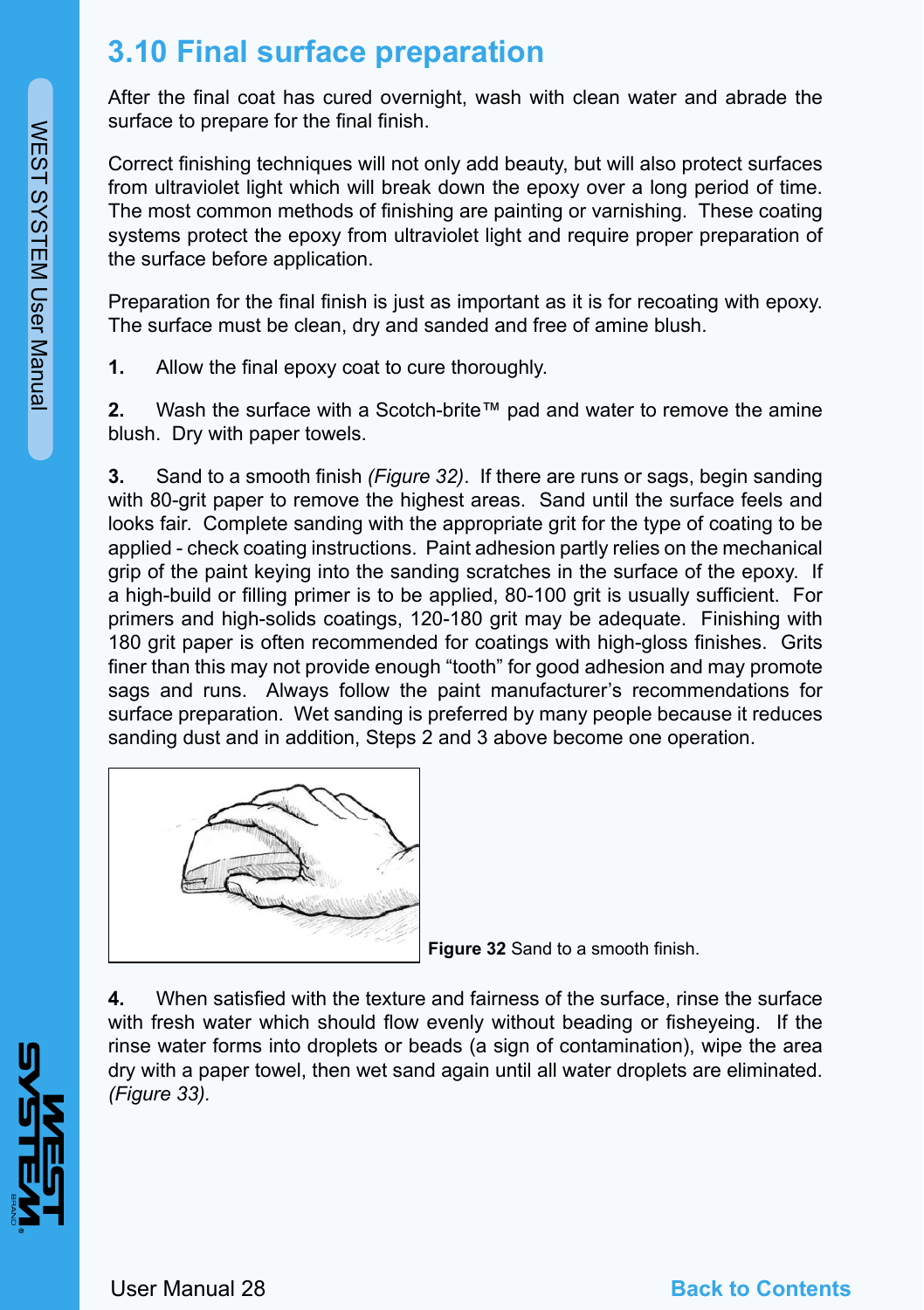

**Figure 33** Rinse the surface with fresh water after sanding.

Proceed with the final coating after the surface has dried thoroughly. To reduce the possibility of contamination, it is advisable to begin coating within 24 hours of the final sanding. Follow the paint manufacturer's instructions but we suggest making a test panel to evaluate the degree of surface preparation required and the compatibility of the finish system.

# **3.11 Finish coatings**

## **Coating function**

Paint or varnish applied over an epoxy barrier coat is intended to decorate the surface and protect the epoxy from sunlight. In so doing, the finish coating extends the life of the epoxy moisture barrier which, in turn, provides a stable base that extends the life of the finish coating. Together, the two form a protective system far more durable than either coating by itself.

Protection from sunlight is a primary consideration in the selection of a final coating. Long term UV (ultraviolet) protection of the barrier coat depends on the effectiveness with which the finish coating resists UV and retains it's pigmentation and/or shield of UV filters on the surface of the epoxy barrier coat. A high gloss finish reflects a higher proportion of the light from the surface than a dull finish. Therefore, a white - especially a high gloss white – coating is much more durable.

Most types of coatings are compatible with cured epoxy which is an almost completely inert, hard plastic. Thus, most paint solvents will not soften, swell or react with an epoxy surface. However, it is advisable to build a test panel to assure coating compatibility. **It is always recommended to check manufacturer's instructions to verify compatibility and suitability.**

## **Coating types**

**Latex paints** are compatible with epoxy and they do an adequate job of protecting the epoxy barrier from UV radiation. In many architectural applications latex paint may be the most suitable coating to use. Their durability is limited.

**Alkyd finishes** - enamel, alkyd enamel, marine enamel, acrylic enamel, alkyd modified epoxy, traditional varnish and spar varnish - offer ease of application, low cost, low toxicity, and easy availability. Their disadvantages are low UV resistance and low abrasion resistance.

**One-part polyurethanes** offer easy application, cleanup and better properties than alkyds. They are also more expensive and some may be incompatible with amine cured epoxy systems such as WEST SYSTEM epoxy, although 207 Hardener offers good compatibility. Test first.

## **Back to Contents**